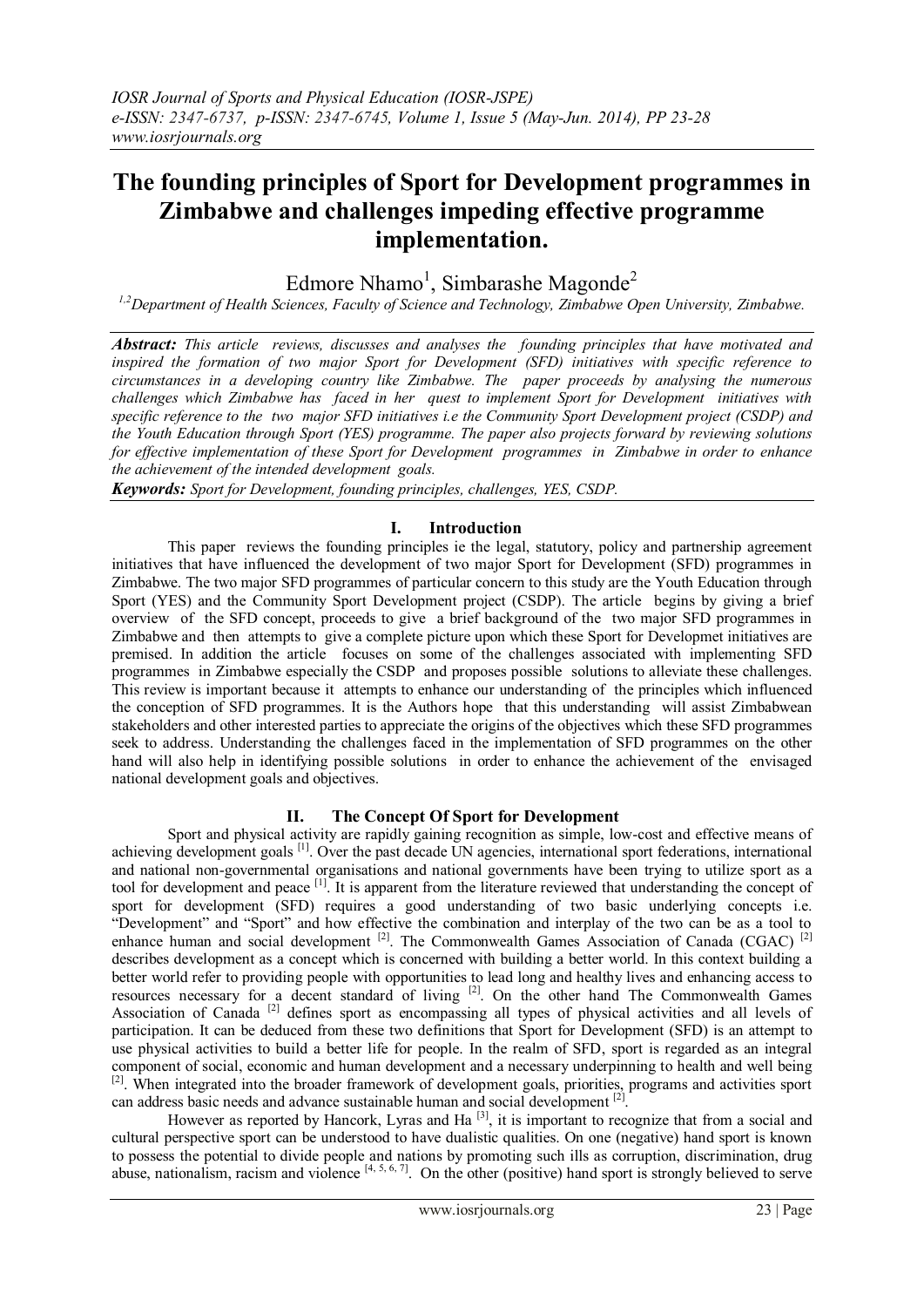as a vehicle for advancing positive social change  $[5, 7, 8, 9, 10]$  through the promotion of values such as democracy, justice and human rights  $[11, 12]$ . Many authorities believe sport has the potential to resolve social problems including deficiencies in education, the spread of diseases, poverty, inter-ethnic conflict, and gender imbalances  $[5, 6, 10, 12, 13]$ . In the Sport for Development field proponents, policy makers and practitioners have emphasise and advocate the positive development benefits that can be accrued through participation in sport [14,  $15, 16, 17$ ] and this has resulted in the SFD concept gaining international recognition.

## **III. A Brief Background Of Major Sport for Development Programmes In Zimbabwe.**

There are two major SFD programmes in Zimbabwe namely, the Community Sport Development project (CSDP) and the Youth Education throught Sport programme (YES). It is apparent that even though the two programmes are distinct they are closely interelated since the YES was the basis of the CSDP and both share common basic characterristics.

## **3.1 Youth Education through Sport Programme**

The Youth Education through Sport (YES) programme was initiated by the Sports and Recreation Commission in 1999. The Sport and Recreation Commission (SRC) is the supreme sporting body in Zimbabwe tasked with the responsibility of controlling, regulating, assisting, promoting, coordinating and generally overseeing the promotion and development of sport and recreation in the country<sup>[3]</sup>. The Sports and Recreation Commission also ensures the proper administration of organizations undertaking the promotion of sport and recreation and promotes the highest standards of sportsmanship and governance <sup>[3]</sup>. The purpose of the YES programme is to impart life skills to the youthful athletes using sport as a platform <sup>[3].</sup> The Youth Education through Sport programme is made up of three components which are Sport, Peer Education and Community projects <sup>[3]</sup>. In the YES programme youth teams compete in all three components. The three components are given equal weighting in the competitions and hence command equal points for purposes of judging the winning teams. <sup>[3]</sup> The programme is implemented in all ten provinces of the country. Teams start competing at ward level through to district, provincial then regional levels and the competitions culminates in a national "YES" festival <sup>[3]</sup>. In the recent past the YES programme has been used extensively to address key developmental issues such as HIV/AIDS. For many years the YES festivals were re-christened Kicking AIDS out Festivals because of the emphasis the programme placed in dealing with HIV and AIDS issues.

In implementing the YES programme the Sports and Recreation Commission enlisted the services of relevant technical and funding partners who include the Norwegian Olympic and Paralympic Committee and Confederation of Sport (NIF), UNICEF Zimbabwe, Zimbabwe National AIDS Council, Zimbabwe National Family Planning Council, Child Line Zimbabwe, Forestry Commission and Plan Zimbabwe<sup>[3]</sup>. Also in order to ensure that there is depth in the running of the programme a national committee comprising of selected volunteers was put in place to ensure the smooth implementation of the programme <sup>[3]</sup>. Each province also has a committee of selected volunteers who are responsible for administering the programme. The YES programme is the predecessor of the Community Sport Development programme and the two programmes share a common base of funding partners.

## **3.2 Community Sport Development Programme**

The Community Sport Development Programme (CSDP) is a grassroots "Sport for all" programme with an expanded development of the Youth Education through Sport (YES) component [3]. The CSDP is a strategy that was crafted by the SRC to ensure that sport is taken to the communities throughout Zimbabwe and was launched in 2009<sup>[3]</sup>. The programme which is currently implemented in 20 prioritized districts is being funded by UNICEF Zimbabwe and the Norwegian Olympic and Paralympic Committee. The CSDP is being implemented in the 20 districts through community structures such as District Sport Development Committees (DSDCs). The DSDCs are committees made up of volunteers and strategic individuals such as District Administrators (DAs) and District Education Officers (DEOs). The DAs assume the role of Patrons for these Committees while the DEOs assume a supervisory role over the operations of the DSDCs. [3]. As SRC [19 p1] posits, "The CSDP is an empirical model ideal for sport and social development that has worked well in other countries around the world. Through comprehensive research, the model has been adapted to suit the setting of rural and high density communities of Zimbabwe".

The Community Sport Development Project (CSDP) is therefore a community development initiative which focuses on the formation of model communiy sports clubs <sup>[19]</sup>. A community sports club is defined as a multi-disciplinary club offering a number of sport disciplines and other services to its members <sup>[19]</sup>. It is driven by local people inorder to achieve their objectives of physical activity, sport and community development <sup>[20]</sup>. The community sport club model is implemented in all communities at specific designated centres such as urban and rural service/business centres <sup>[19]</sup>. The CSDP was piloted using four prioritised disciplines, namely football, netball, athletics and volleyball<sup>[20]</sup>. The overall goal of the CSDP is to develop and implement an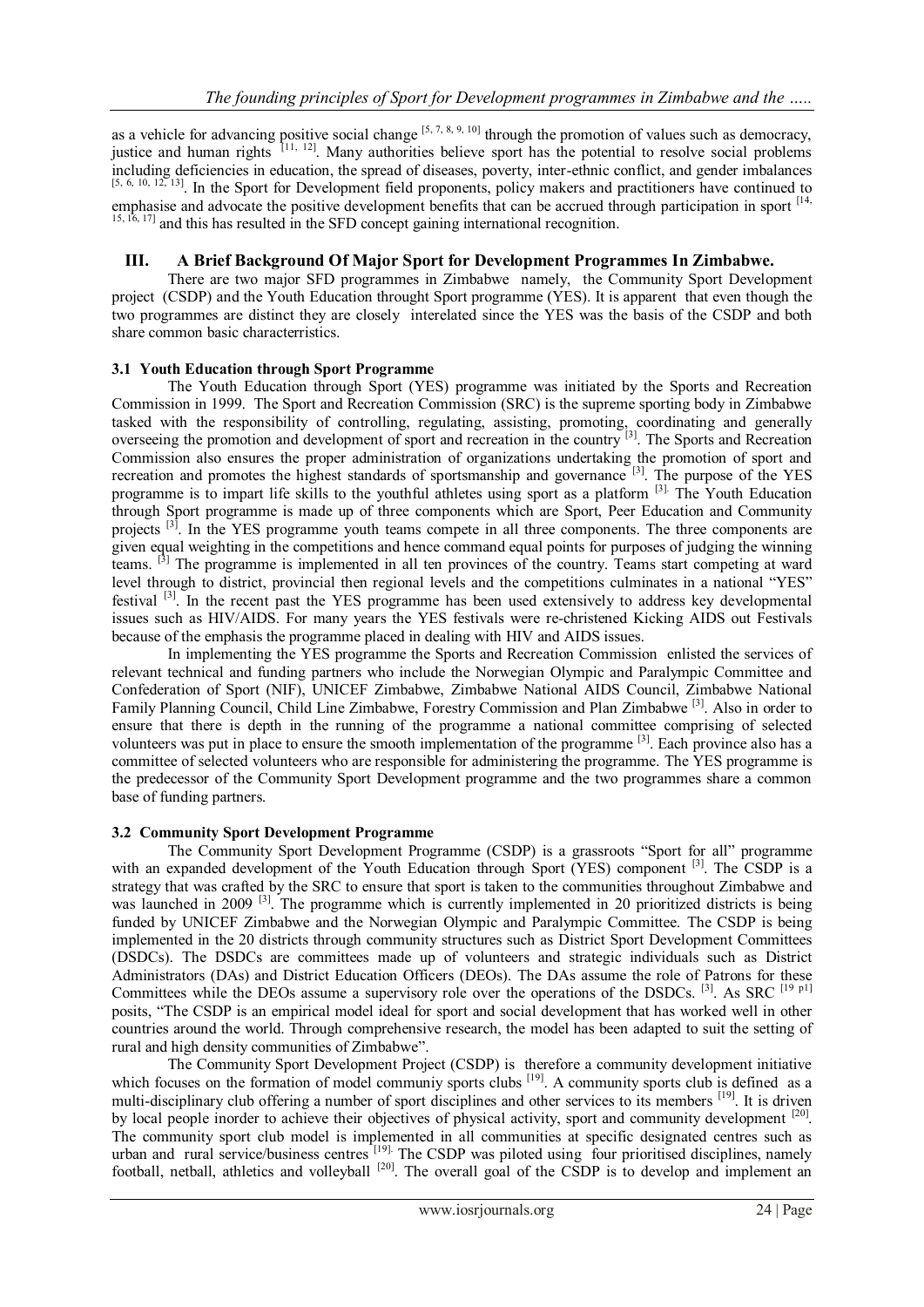intergrated community sport delivery system that includes opportunities for life skills development for youths in Zimbabwe <sup>[20]</sup>. The specific objectives of the CSDP were stated as, "to enhance the existing legal framework of governance systems to guide the implementation and coordination of the CSDP in Zimbabwe; to develop new and reiforce existing community sports structures and intergrate them into the national sport system; to activate community sport and recreation programmes for youths that enhance life skills training"<sup>[3]</sup>. The YES and the CSDP are both national strategies that have been used by the Sports and Recreation Commission of Zimbabwe to promote mass participation in sport and community development.

# **IV. Key Founding Principles And Policies**

It is apparent according to  $SRC^{[20 \text{ p}]}$  that the conception of both the YES and the CSDP in Zimbabwe, "can be traced back to a very strong bond emanating from a common need by a number of legal, statutory, policy and agreement initiatives to see sport providing an effective forum for promoting health, education, inclusion, peace and community development."

It is the purpose of this article to review and enhance our understanding of the national principles and policies that directly influenced the development of SFD initiatives in Zimbabwe with specific reference to the YES and the CSDP programmes. The key founding principles which were identified include the following:

## **4.1 The Physical Education, Sport and Recreation Policy**

The then Ministry of Education, Art, Sport and Culture in Zimbabwe produced several policy guidelines on Physical Education (PE) and Sport. These polices include the National Sport and Recreation Policy of 1996 as reviewed in 2006<sup>[20]</sup>, The policy was supported by the Ministry of Education, Sports, Arts and Culture Circular number 2 of 1994<sup>[22]</sup> and Circular number 5 of 2005<sup>[23]</sup>. The content of the policy and the emphasis of the subsequent circulars sought to promote "Sport for all" (mass participation) in the country. As SRC<sup>[19]</sup> explains the intention of the sports policy is to provide sport and recreation to all people in the country irrespective of their ability, gender, age, race, geographical location or socio-economic status. This policy fosters the promotion of sport and recreation in the country including taking sport to people in all parts of the country, thus creating opportunities for sport and recreation for all and providing an enabling environment for the fulfillment of the Millennium Development Goals (MDGs). The Physical Education and Sport policy<sup>[21]</sup> and circular number 2 of 1994<sup>[22]</sup> therefore appear to have formed a strong foundation in the formation of the YES and CSDP in Zimbabwe as their content are inherent in the objectives of the two SFD programmes.

#### **4.2 The Sport and Recreation Commission Act**

The development of the YES and the CSDP also appears to have been influenced by the Sports and Recreation Act 25.15 of 1991, revised 1996<sup>[24]</sup>. This is the Act of parliament which gives the Sports and Recreation Commission the mandate to coordinate, control, promote, develop and generally oversee sport and recreation in Zimbabwe. In discharging these responsibilities, the SRC is guided by other national policies, specifically those to do with the youth, gender, HIV and AIDS, people with disabilities and the eradication of social scourges <sup>[18]</sup>. This appears to be the reason why the SRC took a leading role in the conceptualization and implementation of the YES and the CSDP programmes.

## **4.3 National Policies on Youth, Gender, People with Disabilities and HIV/AID**

As explained earlier on the CSDP is a grassroots "Sport for all" programme with an expanded development of the Youth Education through Sport (YES) component. The YES component of the CSDP found its basis on the integration of relevant national policies on youth, gender, people with disabilities [25] and HIV and AIDS<sup>[26]</sup>. The logic behind the YES programme is premised on the pulling power of sport, where sport brings the youth, the girl child, women and people with disabilities together thereby creating a fertile ground for positive life skills development.

## **4.4 The Millenium Development Goal**

According to Ogi  $[27]$ , in the year 2000, at the Millenium Summit in New York, the leadership of 189 countries of the world agreed to implement the Millenium Development Goals (MDGs) by 2015. Emanating from this summit are eight MDGs.

In October 2003, the Secretary General of the United Nations (UN), Kofi Annan published a report entitled "Sport for Development and Peace: Towards achieving the Millenium Development Goals" the report concluded that sport at all levels, from play and physical activity to elite and competitive is a powerful and cost effective way to advance the MDGs  $[27]$ . This report is important because it represented an important link betweeen the world of sport and the Millenium Development Goals. According to Ogi  $[27p 6]$  a gathering of heads of states also attended a world summit at the United Nations (UN) headquarters in September 2005 and further reinforced the role of sport in development stating, " We underline that sports can foster peace and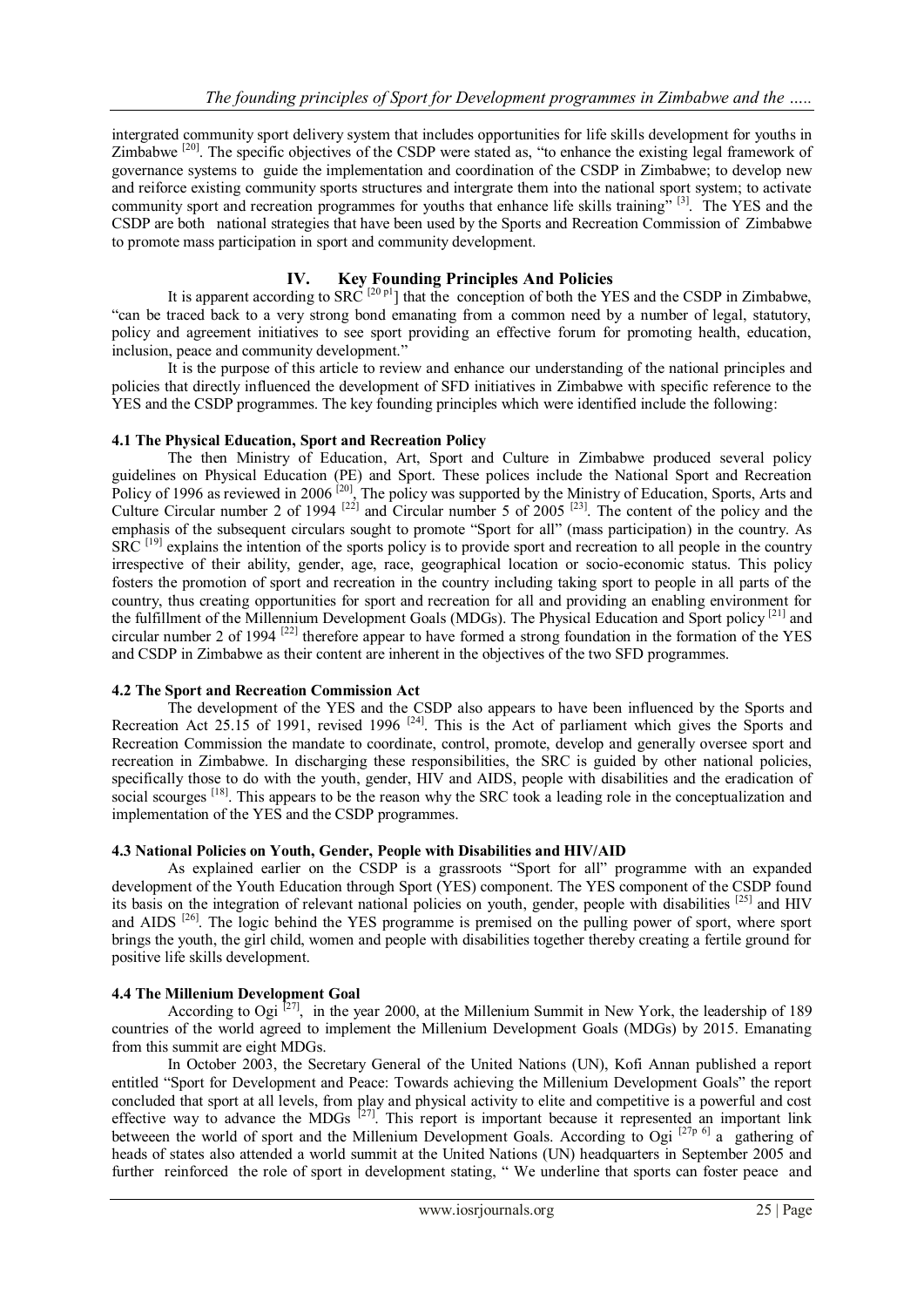development and contribute to an atmosphere of tolerence and understanding..." In 2004 the Zimbabwean Government adopted the MDGs and launched its local chapter of the implementation of the MDGs in apparent recognition of the above mentioned developments  $^{[19]}$ . According to SRC  $^{[19]}$ , the use of sport in Zimbabwe was thus recognised as part of the multisectoral strategy to achieve the implementation of the MDGs by 2015. The conceptualisation of the YES and the CSDP was therefore a deliberate strategy by SRC to contribute towards the achievement of the MDGs through the use of sport.

## **4.5 The Tripartite Cooperation Agreement**

The founding principles described above were used as justification by the SRC in a partneship meeting they held with UNICEF Norway and the Nowergian Olympic and Paralympic Committee and Confederation of Sport (NIF). The partnership meeting resulted in the Tripartite Cooperation Agreement (TCA) of 3 December 2007<sup>[28]</sup> which concequently gave birth to the CSDP in 2008. The partneship's main goal was stated as "to" implement the CSDP"<sup>[18]</sup>. The TCA stipulated that in the implementation of the CSDP each patrner had a different but specific role to play. As SRC<sup>[19]</sup> explains, the role of the Sports and Recreation Commission in the CSDP was to take care of the technical issues to do with implementation while the other partners provided advise and financial support. According to James <sup>[29]</sup>, the SRC thus managed to solicit financial support from UNICEF Norway and NIF amounting to two million United States dollars (US\$2 million) which was in the form of vehicles, office equipment, stater kits and cash resources.

James<sup>[29]</sup> states that the CSDP itself was also justified on the basis of an assessment of the Youth Education Through Sport (YES) programme in 2007 which revealed that although sport was being accessed by the youth, there were no proper structures in the communities within which people could be properly organised. The assessment of the YES programme led to a baseline survey which was designed to establish the extend to which the communities were organised in sport. As James  $[29]$  further explains, the survey noted that there was need to organise communities into multi-discipline sports community clubs. Findings from the YES assessment and the baseline survey were used by SRC together with the founding principles described above to convince and pacify the sceptical partners on the need for the CSDP. The multi-sports community club structure thus became the basis of the CSDP dully supported by elements of the YES programme.

# **V. Challenges Of Implementing Sport For Development Progrmmes In Zimbabwe**

In spite of the popularity of SFD programmes in many countries, there are many challenges which characterise attempts by nations to intergrate SFD initiatives into their national development strategies and many countries are struggling to meet the specified targets <sup>[27]</sup>. The CSDP and the YES are no exception to these challenges. The CSDP seems to have had its fair share of implementation ploblems and challenges. It was observed that from inception the CSDP was beset with implementation problems which resulted in a number of false starts and a one and half year late roll out. Some of the problems which delayed the initial roll out of the CSDP included SRC compliance and risk issues, the perfection of procedures for the release of resources by UNICEF, the cholera outbreak in Zimbabwe in 2008 and the hyper inflationary economic environment obtaining in the country at that time which was very unfavorable.

A Mid Term Assessment Survey which was conducted by SRC in 2010 to establish whether the CSDP is meeting its objectives among them being the establishment of Community Sport Clubs and the promotion of life supporting social activities for people in their respective communities identified the following implementation challenges:

The study identified that the envisaged scope of implementation for the CSDP was over-ambitious and unmanageable. The SRC, UNICEF and NIF as parties to the TCA and the operatives implementing the project agreed to this finding [20].

The study also discovered that funding and material support for the CSDP had not been released timely causing separate units of the programme to be held simultaneously instead of being held sequentially to allow dissipation from one level to the other. Such programme pile up divided the attention of the SRC operatives and the people they serve resulting in programme implementation becoming haphazard and disorderly. Only one half of the envisaged programme deliverables had been attained by the time of the survey, which means the programme was running seriously behind schedule [20].

It was also observed that the YES programme had also suffered similar funding challenges as those mentioned above. Very little or no funding has been made available for most of the YES lead up activities with SRC mostly funding the National Festivals. The communities tasked with running these activities were finding it difficult to source the necessary funding in an economy characterized by severe liquidity challenges and low capacity utilization by most corporate enterprises.

Findings also revealed that capacity building for club stakeholders was lagging behind. Only twenty percent (induction and tutor training) had been delivered leaving eighty percent (training in coaching, umpiring, administration and project management) yet to be done <sup>[20]</sup>.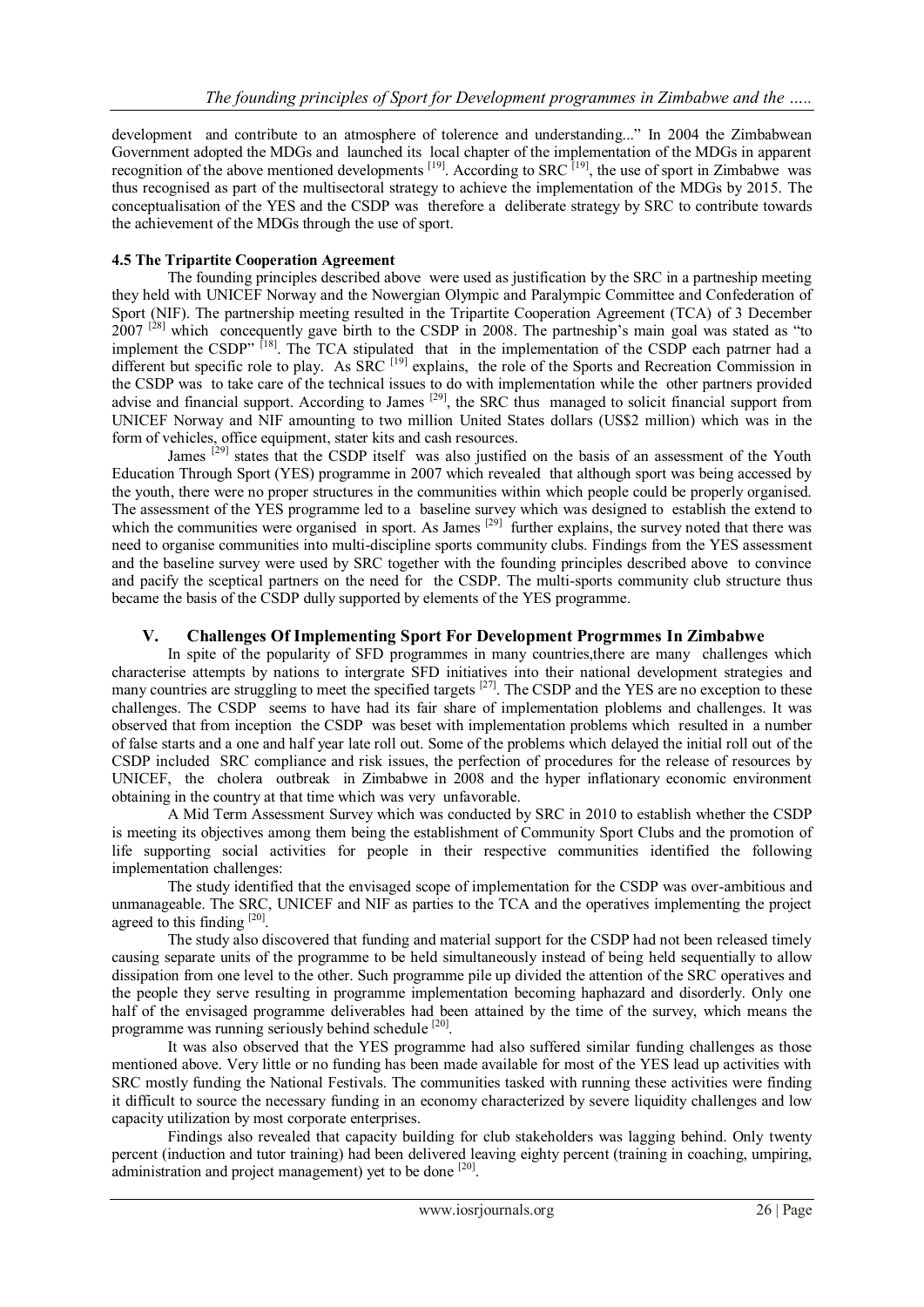The implementers of the programme were not living up to their promises which they made to the clubs regarding material (viz: starter kits, tool kits and visits) and moral support. Most CSDP and YES clubs struggled and continue to struggle to acquire basic equipment such as balls [20].

Club executives, Ward Sport Volunteer Facilitators, Athletes, and Peer Leaders who are the key operatives in the CSDP had difficulties in meeting the costs of communication, travel and subsistence when they are on CSDP business <sup>[20]</sup>. Some of the prioritized districts were found to be so distant and so vast as to require extra vehicles, fuel, tools and travel and subsistence for SRC operatives who provide leadership to the YES and CSDP. These important requirements were found to be severely and grossly inadequate <sup>[20]</sup>.

The study revealed that CSDP business was so overwhelming that it called for additional human resources at Provincial, District and Ward level to service the programme (e.g. The project had many local partners who needed to be handled in a manner that would benefit the community clubs)  $[20]$ .

Last but not least the study revealed that the achievement of the SFD objectives were also being hindered by the fact that most clubs concentrated on playing sport whilst neglecting the other key components of the project i.e. peer education and community projects thereby compromising the achievement of the envisaged objectives<sup>[20]</sup>.

## **VI. Recommendations**

On the basis of the above challenges the study  $[20]$  made the following recommendations:

Clubs need to be assisted with basics such as seed equipment; tool kits, promotional material and crucial training in the shortest possible time in order to sustain activities.

To sustain the envisaged scope of implementation for the CSDP, there was need to deliver financial, material and human resources proportional to the scope of the project. The other option was to reduce the scale and maintain a given number of clubs to a point of self sustenance, wean them off and use them as models for those coming on board next. Also, advocacy activities were needed so that club members (especially those just recruited) are convinced that the programme is community owned.

Adequate and timely release of resources needed to be seriously considered. Information about funding and resource allocation also needed to be disseminated to all provinces in advance to allow careful planning. Training of club executives and other club stakeholders should be prioritized so that they acquire skills necessary for effective club management.

It was also recommended that the SRC should live up to its promises so that stakeholders don't lose heart and don't feel neglected.

SRC should consider introducing an incentive scheme for volunteers in order to ensure their retention. These incentives could include meaningful subsistence allowances when volunteers are on CSDP business and provision of motorcycles or bicycles for travelling to the prioritized Districts and Wards.

## **VII. Conclusion**

It can be concluded from the above review that the major sport for evelopment programmes in Zimbabwe can be traced back to a number of legal, statutory, policy and partnership agreement initiatives. These founding principles were developed primarily to ensure that sport provides an effective platform for promoting health, education, inclusion, and peace and community development. The critical founding principles that have driven and shaped the concept of SFD in Zimbabwe include the Physical Education Sport and Recreation Policy, The Sport and Recreation Commission Act 25.15 of 1991, Revised 1996, National Policies on Youth, Gender and People with Disabilities and HIV and AIDS, the Millenium Development Goals and the Tripartite Cooperation Agreement of the 3<sup>rd</sup> of December 2007 among others. It can also be concluded from the above review that Zimbabwe faces numerous challenges in the process of intergrating Sport for Development initiatives into its national development strategies. Since some of these challenges tend to be perculiar to Zimbabwe it is a strategic challenge for Zimbabwe to continue conducting research on these challenges and also embrace the recommendations suggested in this paper in an attempt to address them.

#### **References**

- [1]. Donnelly, P., Darnell, S.; Wells, S., and Coakley, J. The use of Sport to foster Child and Youth Development and Education, Literature Reviews on Sport for Development and Peace International Working Group (SDPIWG), University of Toronto, Faculty of physical Education and Health. [online] [retrieved February 26, 2011] from http://www. Literature reviews.SDP, 2007.
- [2]. Commonwealth games Association of Canada: Canadian Sport leadership Corps Pilot Evaluation Project, A proposal submitted to social Development Fund of the Canadian Development Agency (CIDA) in partnership with Athletes CAN Canadian Association for health, Physical Education, Recreation and Dance (CAHPERD) Sport Canada (Department of Canadian heritage), 2007
- [3]. Hancock M, Lyras A,Ha J.P . Sport for Development programmed for Girls and women: a global assessment, Journal of sport for |Development 2013 1 (1): 15-24
- [4]. Chalip L. Towards social leverage of sport events. Journal of Sport and Tourism. 2006; 11(2):109-27.
- [5]. Lyras A. Characteristics and Psycho-Social Impacts of an Inter-Ethnic Educational Sport Initiative on Greek and Turkish Cypriot Youth. Storrs: University of Connecticut; 2007.